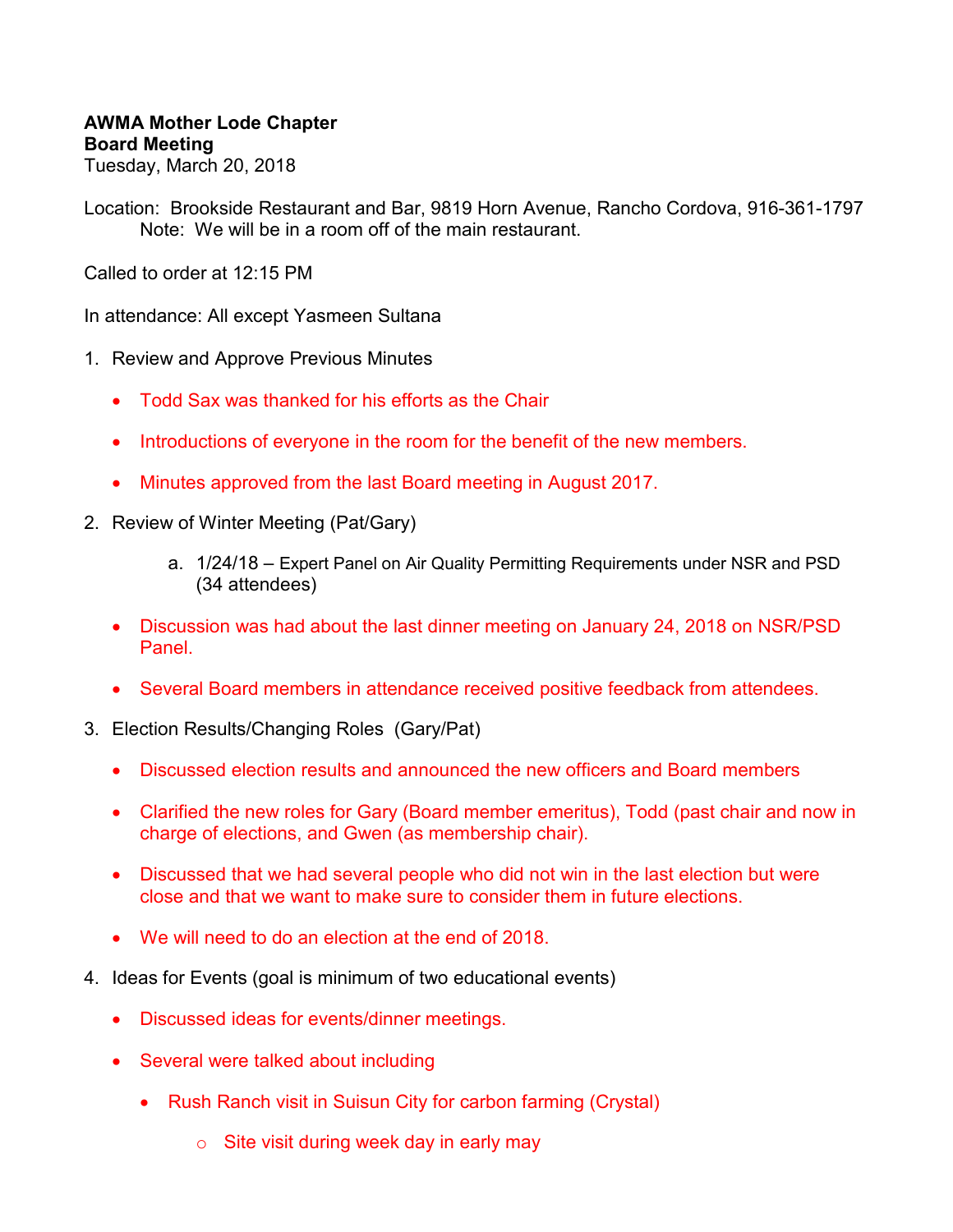- o Crystal to check with Carbon Cycle
- Wildfire cleanup (Tracey)
- Aliso Canyon (Todd)
	- o Todd to check
- Landfill tours (Pat and Bryan)
	- o Western Placer (Pat)
	- o Kiefer (Bryan)
- Rendering plant air issues (Todd)
- Update on SMAQMD programs
- Flux chamber testing at solid waste facilities (Pat)
- AB 617 (Gary)
- It was agreed to poll the membership on meeting topics
	- o Topics
	- o Speakers
	- o When to hold events
- 5. Education Grants (Pat)
	- No submittals received
	- Best feedback was when board members went to individual schools
	- Notices are posted annually to school grant websites.
	- Pat will send out fliers.
	- Pat agreed to get the current application updated and posted.
	- Gwen took over as Education chair.
	- Changes to our grant program was held over as discussion topic at future meeting.
	- Future considerations are offering conference grants or scholarships for Sacramentoarea school (perhaps co-fund with Golden West section to ensure MLC is not competing with GW)
- 6. Treasurer Update (Paul)